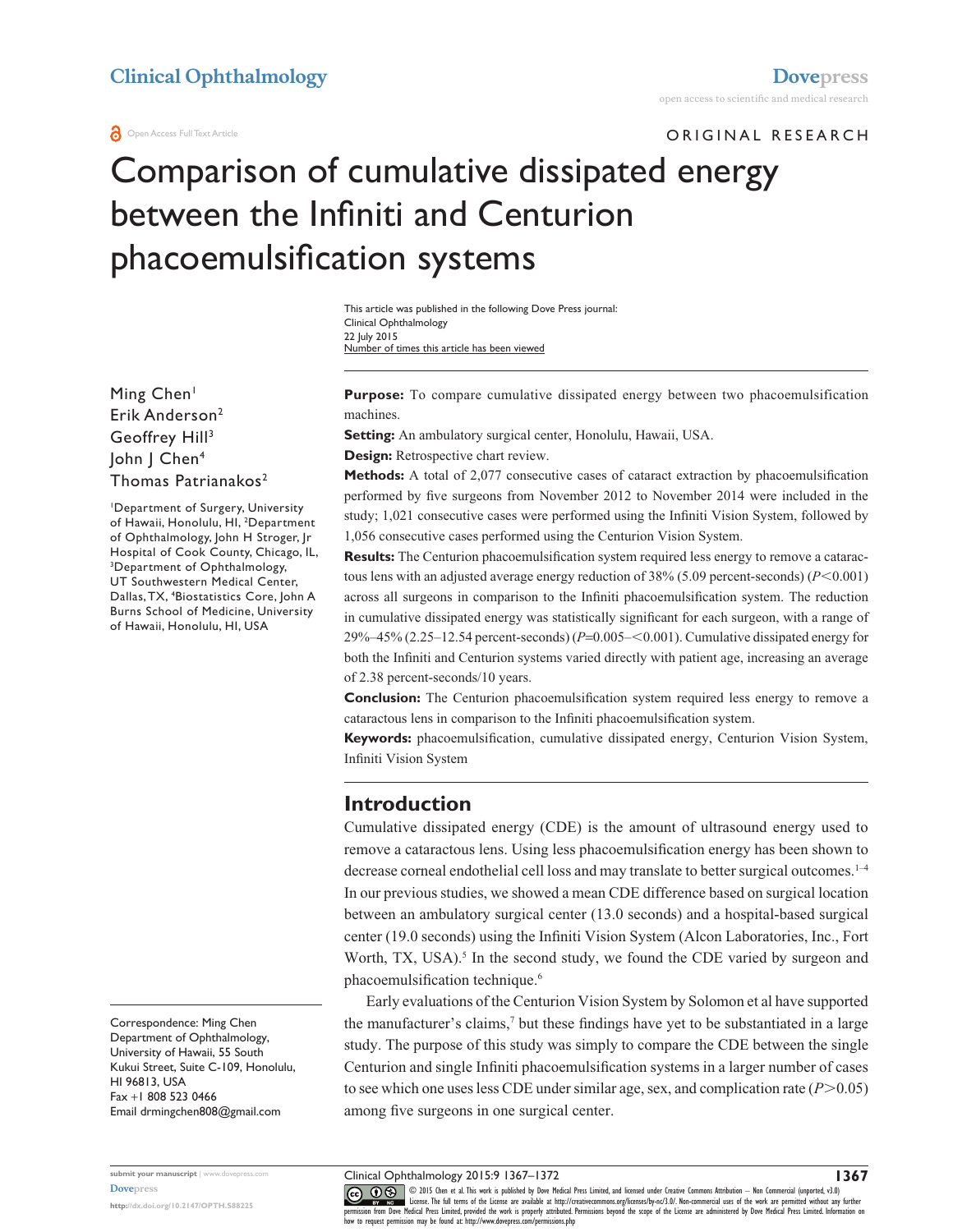# **Patients and methods**

This retrospective study was conducted at a single-ambulatory surgical center (The Surgical Suites, LLC, Honolulu, HI, USA) from November 2012 to November 2014. All consecutive cases of cataract extraction with phacoemulsification and intraocular lens implantation performed by five surgeons were included in the study. All surgeons have performed phacoemulsification for over 20 years. A total of 2,077 consecutive cases were identified; 1,021 consecutive cases were performed using a single Infiniti phacoemulsification unit from November 2012 to November 2013 and 1,056 consecutive cases were performed using a single Centurion phacoemulsification unit from November 2013 to November 2014. Of note, the Centurion cases were performed during the first year of device adoption.

An Ozil phacoemulsification handpiece and a 0.9 mm 30-degree beveled Kelman tip were used in the Infiniti phacoemulsification system, while an Ozil handpiece and an Intrepid Balanced Mini tip were used in the Centurion phacoemulsification system.

Each surgeon used fluid dynamics and ultrasound settings that were preset to their own preferences. These settings and the surgical technique varied among the surgeons but were kept consistent with each individual surgeon when transitioning from the Infiniti system to the Centurion system. Scatterplots together with non-parametric lowess curves were used to display the CDE data.

The intraoperative metric chosen as the primary outcome measure was CDE. CDE is displayed automatically on the interface of both the Infiniti and Centurion systems and is measured in percent-seconds. CDE is the total energy dissipated at the wound site in foot position 3, including a combination of torsional and longitudinal ultrasound energies. In the conventional mode (longitudinal ultrasound), CDE is traditionally calculated as average ultrasound power  $\times$  total ultrasound time (data on file, Alcon Laboratories, 2015). Total ultrasound time is the total time passed while the foot pedal is kept in the third position. Because torsional phacoemulsification was used in this study, CDE was calculated as torsional amplitude  $\times$  torsional time  $\times$  a coefficient of 0.4. The coefficient of 0.4 is used because torsional phacoemulsification differs from conventional phacoemulsification in two aspects: the frequency of the phacoemulsification tip in the torsional mode (32 kHz) is 80% of that in the conventional phacoemulsification (40 kHz) and the stroke length of the phacoemulsification tip in the torsional mode  $(40 \mu m)$  is 50% of that in the standard mode (80 µm) (data on file, Alcon Laboratories, 2015). Descriptive statistics were summarized,

and the means of CDE for the two systems were compared for each surgeon using two-sample *t*-tests. The complication rates under the two systems were compared using two-proportion tests. Linear mixed-effects models were used to estimate the overall difference of CDE between the two systems, while adjusting important covariates (eg, age and sex of the patient). IBM SPSS Statistics for Windows (Version 22.0) was used for data analysis, and two-sided  $P$ -values  $< 0.05$  were regarded as statistically significant. This study has been approved by the Institutional Review Board of the University of Hawaii to ethically meet the Declaration of Helsinki.

#### **Results**

A total of 2,077 consecutive phacoemulsification cases were included in the study; 1,021 cases were performed using the Infiniti phacoemulsification system and 1,056 cases using the Centurion phacoemulsification system. The age and sex demographics of the patients included in the study are demonstrated in Table 1. The mean patient age was 70.53 years, with 1,170 female and 907 male patients. There was no statistically significant difference with respect to age or sex of the patients when analyzed by an individual surgeon or between groups.

Among all five surgeons, the unadjusted average energy reduction of CDE when using the Centurion phacoemulsification system in comparison to the Infiniti phacoemulsification system was 4.971 (range 2.25–12.54) percent-seconds or 37% (range 29%–45%) (*P*-values <0.001). Each individual surgeon also demonstrated a statistically significant reduction in CDE with the Centurion system compared to the Infiniti system, as demonstrated in Table 2 and Figure 1. There was no statistically significant difference in complication rates among the two systems when analyzed by an individual surgeon or between groups (Table 3).

Based on a linear mixed-effects model, which adjusted for patient's age and sex and five surgeons, the estimated mean CDE reduction was 38% or 5.088 percent-seconds with a standard error of  $0.336 (P<0.001)$ . In the same model, while patient sex was not significant (*P*=0.33), a significant impact of patient age was observed  $(P<0.001)$ .

Figure 2 shows a scatterplot of the average CDE of the Centurion phacoemulsification system versus the Infiniti phacoemulsification system across all surgeons. The scatterplot shows that there is an increasing trend for CDE as the patient's age increases  $(P<0.001)$ .

#### **Discussion**

The Infiniti Vision System was released in 2003, followed by an upgraded torsional ultrasound handpiece in 2005. This Ozil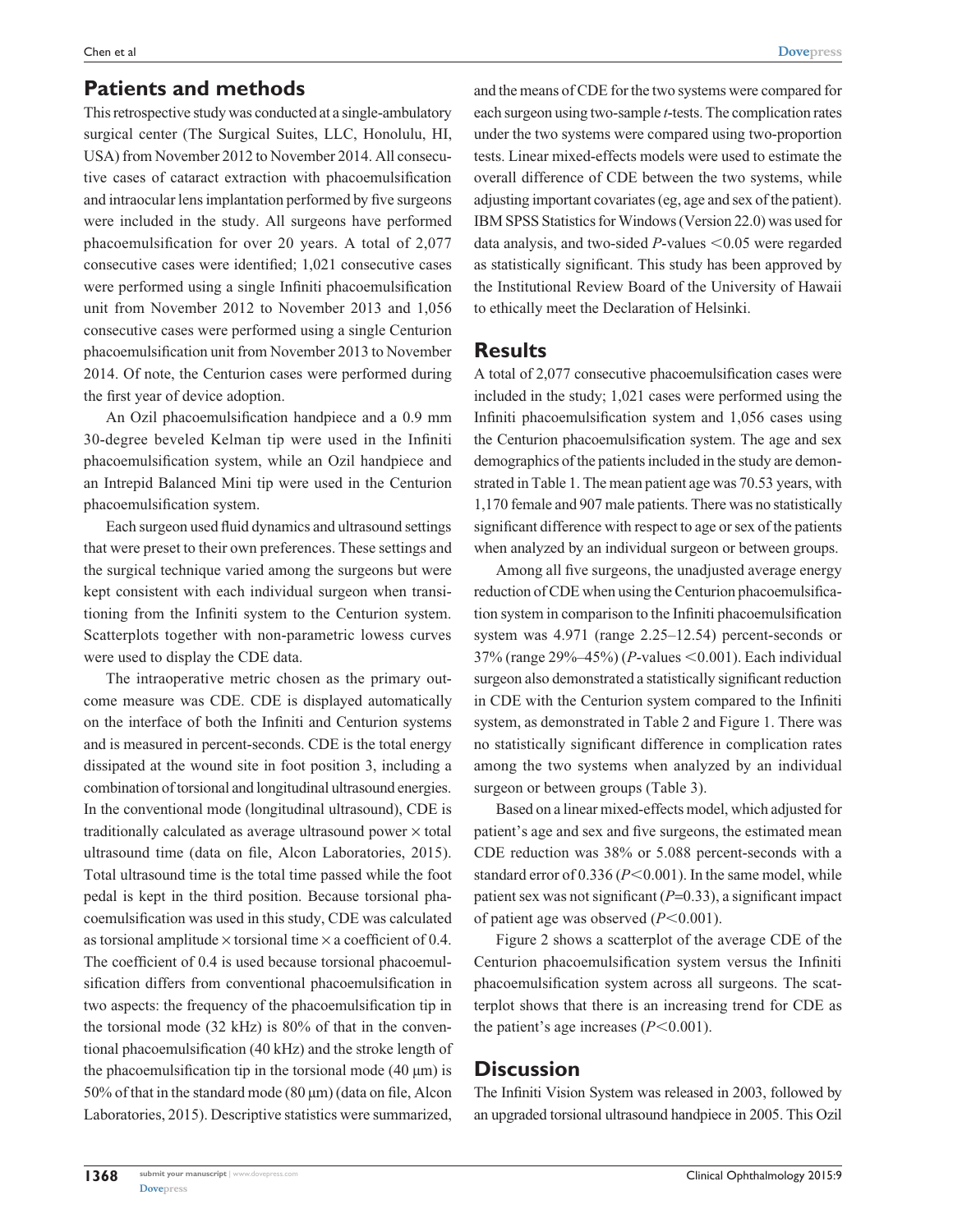| <b>Surgeon</b> |                                     | <b>Infiniti</b> | <b>Centurion</b> | Difference (std err):     | P-value* |
|----------------|-------------------------------------|-----------------|------------------|---------------------------|----------|
|                |                                     |                 |                  | <b>Centurion-Infiniti</b> |          |
|                | % female (total number of patients) | 59.2% (98)      | 60.2% (103)      |                           | 0.89     |
|                | Age in years: mean (std dev)        | 69.48 (8.39)    | 69.25 (9.36)     | $-0.23(1.26)$             | 0.86     |
|                | [range]                             | [47.0, 87.0]    | [46.0, 94.0]     |                           |          |
| $\overline{2}$ | % female (total number of patients) | 54.7% (307)     | 52.8% (301)      |                           | 0.64     |
|                | Age in years: mean (std dev)        | 70.48 (9.43)    | 70.07 (9.73)     | $-0.41(0.78)$             | 0.60     |
|                | [range]                             | [42.0, 98.0]    | [31.0, 93.0]     |                           |          |
| 3              | % female (total number of patients) | 56.4% (408)     | 58.1% (413)      |                           | 0.62     |
|                | Age in years: mean (std dev)        | 70.54 (9.68)    | 70.17 (9.68)     | $-0.38(0.68)$             | 0.58     |
|                | [range]                             | [42.0, 92.0]    | [37.0, 94.0]     |                           |          |
| 4              | % female (total number of patients) | 59.1% (132)     | 56.3% (151)      |                           | 0.64     |
|                | Age in years: mean (std dev)        | 71.17 (11.45)   | 72.58 (10.01)    | 1.41(1.28)                | 0.27     |
|                | [range]                             | [41.0, 98.0]    | [40.0, 92.0]     |                           |          |
| 5              | % female (total number of patients) | 57.9% (76)      | 52.3% (88)       |                           | 0.48     |
|                | Age in years: mean (std dev)        | 71.32(9.13)     | 71.39 (11.28)    | 0.07(1.59)                | 0.97     |
|                | [range]                             | [43.0, 88.0]    | [43.0, 91.0]     |                           |          |
| All            | % female (total number of patients) | 56.6% (1,021)   | 56.1% (1,056)    |                           | 0.80     |
|                | Age in years: mean (std dev)        | 70.56 (9.69)    | 70.50 (9.88)     | $-0.06(0.43)$             | 0.89     |
|                | [range]                             | [41.0, 98.0]    | [31.0, 94.0]     |                           |          |

| Table I Summary of sex and age comparisons between Centurion and Infiniti phacoemulsification systems by an individual surgeon |  |  |  |  |
|--------------------------------------------------------------------------------------------------------------------------------|--|--|--|--|
| and all surgeons combined                                                                                                      |  |  |  |  |

**Notes:** \*Statistical comparison between patients using Infiniti phacoemulsification system and those using Centurion phacoemulsification system; two-sample *t*-tests for continuous variables and chi-square tests for categorical variables.

**Abbreviations:** std err, standard error; std dev, standard deviation.

handpiece has a tip that oscillates in both a longitudinal direction (along the anterior–posterior axis), as in conventional ultrasound handpieces, and a torsional direction (swiveling from sideto-side). Torsional ultrasound has been shown to require less ultrasound energy in comparison to longitudinal ultrasound.8

The Centurion Vision System (Alcon Laboratories, Inc.) was released in the fall of 2013 with reports of being able to reduce ultrasound energy through several methods, including a newly designed phacoemulsification tip (data on file,

Alcon Laboratories, 2015). According to the manufacturer, the Intrepid Balanced Mini Tip is specifically designed for torsional ultrasound with a 50% enhancement in sideways tip displacement (data on file, Alcon Laboratories, 2015). One drawback in the handpiece of the Infiniti system is that substantial tip motion induces friction along the shaft, resulting in unwanted corneal stromal changes at the incision site (data on file, Alcon Laboratories, 2015). The new Intrepid Balanced Mini Tip reportedly minimizes these stromal

**Table 2** Summary of CDE comparisons between Centurion and Infiniti phacoemulsification systems by an individual surgeon and all surgeons combined

| <b>Surgeon</b> |                              | <b>Infiniti</b> | <b>Centurion</b> | Difference (std err):<br><b>Centurion-Infiniti</b> | Percent<br>difference | $P-value*$ |
|----------------|------------------------------|-----------------|------------------|----------------------------------------------------|-----------------------|------------|
|                | CDE, seconds: mean (std dev) | 7.790 (6.669)   | 5.536 (4.458)    | $-2.254(0.797)$                                    | 28.9%                 | 0.005      |
|                | [range]                      | [1.23, 62.83]   | [0.23, 27.62]    |                                                    |                       |            |
| $\overline{2}$ | CDE, seconds: mean (std dev) | 14.751 (10.225) | 9.785 (7.648)    | $-4.966(0.733)$                                    | 33.7%                 | < 0.001    |
|                | [range]                      | [2.56, 91.86]   | [0.08, 61.40]    |                                                    |                       |            |
| 3              | CDE, seconds: mean (std dev) | 9.071(6.611)    | 5.672 (4.667)    | $-3.399(0.399)$                                    | 37.5%                 | < 0.001    |
|                | [range]                      | [0.10, 51.50]   | [0.07, 48.56]    |                                                    |                       |            |
| $\overline{4}$ | CDE, seconds: mean (std dev) | 27.688 (14.510) | 15.153(9.512)    | $-12.535(1.442)$                                   | 45.3%                 | < 0.001    |
|                | [range]                      | [5.77, 109.00]  | [2.16, 84.57]    |                                                    |                       |            |
| 5              | CDE, seconds: mean (std dev) | 12.664 (5.394)  | 7.739 (3.648)    | $-4.926(0.711)$                                    | 38.9%                 | < 0.001    |
|                | [range]                      | [4.36, 39.22]   | [2.58, 23.59]    |                                                    |                       |            |
| All            | CDE, seconds: mean (std dev) | 13.330 (10.942) | 8.359 (7.200)    | $-4.971(0.408)$                                    | 37.3%                 | < 0.001    |
|                | [range]                      | [0.10, 109.00]  | [0.07, 84.57]    | $-5.088(0.336)$ **                                 | 38.2%                 | < 0.001    |

**Notes:** \*Statistical comparison between patients using Infiniti phacoemulsification system and those using Centurion phacoemulsification system; two-sample *t*-tests for continuous variables and chi-square tests for categorical variables. \*\*Estimated *P*-value based on linear mixed-effects model, adjusting for age and sex of patients and different surgeons.

**Abbreviations:** CDE, cumulative dissipated energy; std err, standard error; std dev, standard deviation.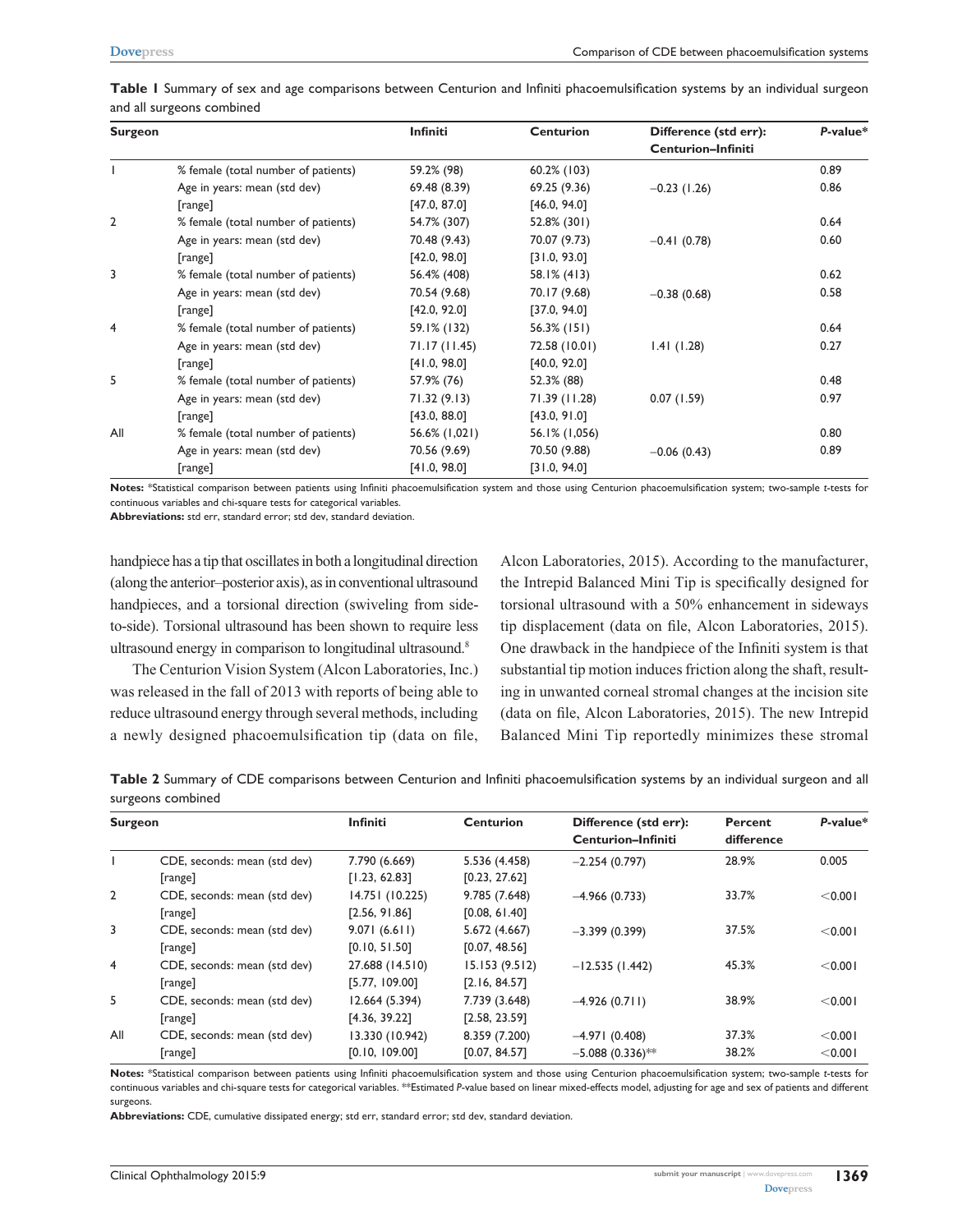

**Figure 1** Comparison of CDE between Centurion system and Infiniti system among five surgeons.

**Abbreviations:** CDE, cumulative dissipated energy; SE, standard error.

changes by reducing the amount of energy transmitted to the sleeve and incision site (point defined 5.6 mm back from the tip). These design changes are reported to improve the thermal profile while enhancing cutting efficiency (data on file, Alcon Laboratories, 2015).

Newer generation phacoemulsification systems promise to deliver faster cataract surgery times with less energy through newly designed handpieces, tips, and software settings. The challenge remains in objectively comparing these technologies. As recently highlighted by Dr Nick Mamalis,

There is a scarcity of objective data to guide surgeons in choosing a particular ultrasound technology as well as assessing the optimum settings to use for this technology.9

To address these challenges, Dr Randall Olson's laboratory at the Moran Eye Center has created an in vitro model using porcine eyes to test various phacoemulsification



**Figure 2** Comparison of CDE between Centurion system and Infinity system across age (years) among five surgeons combined. **Abbreviation:** CDE, cumulative dissipated energy.

technologies and settings.10 One consistent finding with this testing model was that chatter – the phenomenon of lens material bouncing off of the phaco tip – led to the inefficient use of ultrasound energy. Using the aforementioned model, Kirk et al found that micropulse longitudinal phacoemulsification with various on and off cycles was the most efficient at reducing chatter with an on-time of  $6 \text{ ms}$ .<sup>11</sup>

Another method to decrease chatter and increase efficiency is through the use of torsional ultrasound. Liu et al showed that total ultrasound time and energy could be reduced through the use of a torsional ultrasound Ozil handpiece in comparison to conventional longitudinal ultrasound.<sup>8</sup> In our study, an identical handpiece with torsional ultrasound was used with both the Infiniti and Centurion systems. The Ozil handpiece oscillates at a frequency of 32 kHz with a side-to-side movement that has a shearing effect and cuts nuclear material in both directions at the tip, resulting in less repulsion of lenticular material from the phaco tip.8

**Table 3** Comparison of surgical complication rates between Centurion and Infiniti phacoemulsification systems by an individual surgeon and all surgeons combined

|                                                    | Surgeon I  | Surgeon 2  | Surgeon 3 | Surgeon 4  | Surgeon 5  | All surgeons |
|----------------------------------------------------|------------|------------|-----------|------------|------------|--------------|
| All complications                                  |            |            |           |            |            |              |
| Infiniti: $n$ $(\%)$                               | $(1.0\%)$  | 2(0.7%)    | 3(0.7%)   | 6(4.5%)    | (1.3%)     | 13(1.3%)     |
| Centurion: n (%)                                   | $(1.0\%)$  | 5(1.7%)    | 6(1.5%)   | $6(4.0\%)$ | $0(0.0\%)$ | 18(1.7%)     |
| $P-value*$                                         | 1.00       | 0.29       | 0.51      | 00. ا      | 0.47       | 0.48         |
| Posterior capsule rupture with anterior vitrectomy |            |            |           |            |            |              |
| Infiniti: $n$ $(\%)$                               | $(1.0\%)$  | (0.3%)     | (0.2%)    | $4(3.0\%)$ | $0(0.0\%)$ | 7(0.7%)      |
| Centurion: n (%)                                   | $0(0.0\%)$ | $0(0.0\%)$ | 3(0.7%)   | 2(1.3%)    | $0(0.0\%)$ | 5(0.5%)      |
| $P$ -value*                                        | 0.49       | 00. ا      | 0.63      | 0.43       | 1.00       | 0.58         |

**Note:** \**P*-values were based on exact tests of equality of two proportions.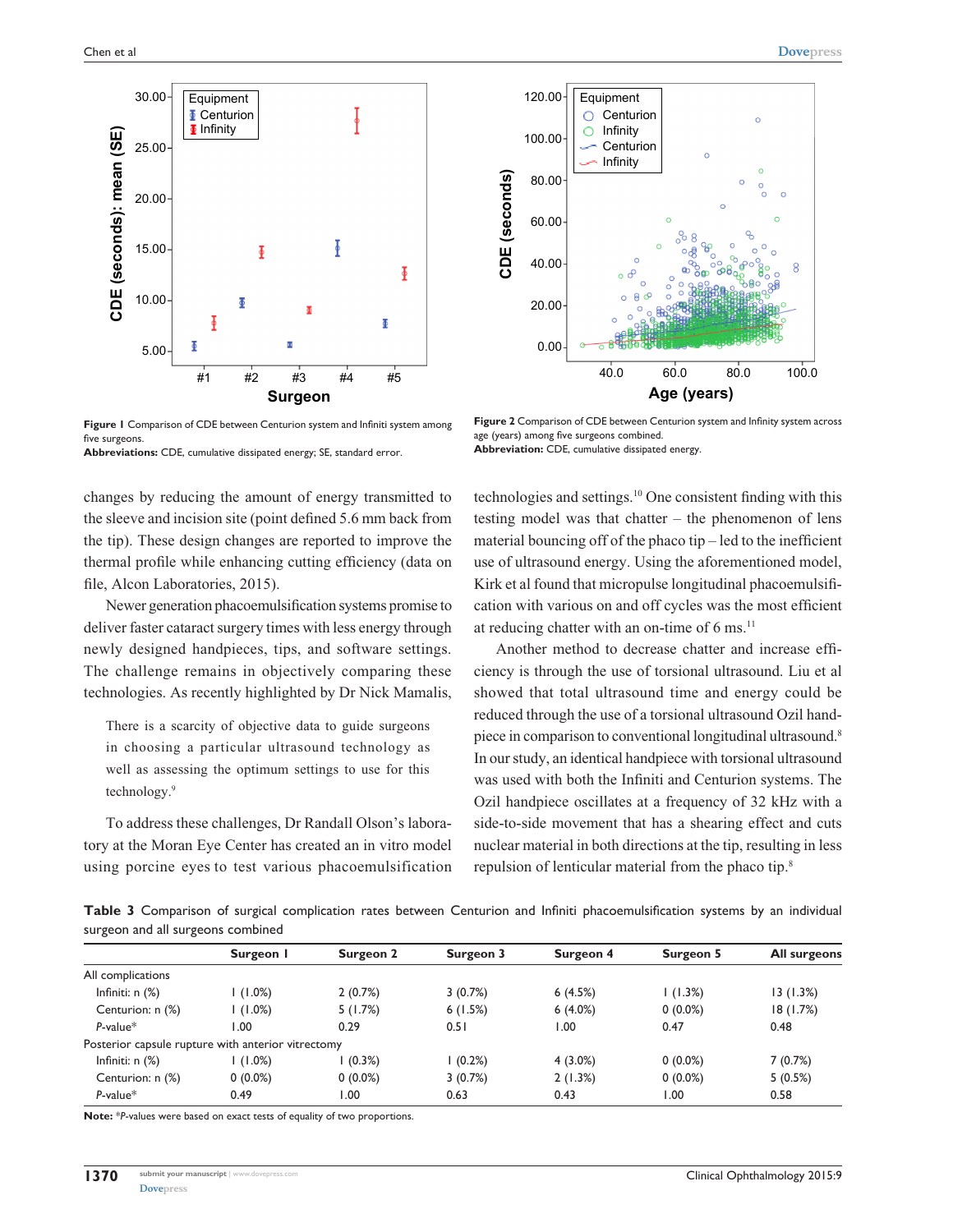In our study, we sought to determine if the new Centurion phacoemulsification system was more efficient than its predecessor, as claimed by the manufacturer. Using a single intraoperative metric of CDE, we found an adjusted average energy reduction of 38% (5.088 percent-seconds) when using the Centurion system. Although the amount of CDE reduction varied significantly between surgeons, every surgeon achieved a reduction in energy used with a range of 29%–45%. These findings are consistent with a small-scale prospective randomized clinical study by Solomon et al in which the mean CDE when using the Centurion system was found to be 2.78 percent-seconds less than with the Infiniti system.7 Our findings also demonstrated that CDE was higher for older patients who underwent surgery with both the Centurion and Infiniti systems. On average, for every 10 years of increase in patient age, we found a 2.38 unit increase in CDE  $(P<0.001)$ . This was likely due to an increase in nucleus density with increasing age. Liu et al reported similar findings with a consistent increase in CDE in eyes with higher grades of nucleus density.8

According to the manufacturer, the mechanism of energy reduction with the Centurion system is enhancement of torsional ultrasound efficiency through a redesigned tip (data on file, Alcon Laboratories, 2015). The Intrepid Balanced Mini Tip offers 50% more lateral movement at the tip leading to an increased emulsification effect while reducing shaft movement at the incision site (data on file, Alcon Laboratories, 2015).12 This reduced movement and heat production in the wound minimizes unwanted corneal stromal changes and subsequent complications such as wound leaks and shifts in astigmatism (data on file, Alcon Laboratories, 2015).

Of note, there are other improvements unique to the Centurion phacoemulsification system aimed at stabilizing fluidic dynamic energy, which can also have a pronounced negative effect on ocular structures.13 The Centurion system uses an active fluid dynamic management system that applies pressure directly to the irrigation bag. In comparison, older systems like the Infiniti use a gravity-based fluidic system that is more prone to wide fluctuations in intraocular pressure (data on file, Alcon Laboratories, 2015). The Centurion system is able to constantly adjust to and minimize these fluctuations, resulting in a more stable anterior chamber and minimizing abrupt swings in aspiration flow rate, pressure, and rate of vacuum (data on file, Alcon Laboratories, 2015). In this study, we sought to examine only CDE for comparison between phacoemulsification systems, but comparing other characteristics and intraoperative metrics is a potential area of future study.

Our study is limited in several aspects. First, our study is retrospective, not prospective, and is not randomized. In addition, an ideal study would have used an in vitro method to objectively measure ultrasound efficiency rather than relying on the phacoemulsification platform's calculation. In the future, we believe it will be important to develop and use in vitro models, not only to optimize modalities of phacoemulsification from software variations to tip design but also to create prospective, objective, and direct comparisons of different platforms. While we did not report on visual acuity or complication rates, previous studies have shown that using less energy causes less corneal endothelial cell  $loss<sup>1-4</sup>$ and results in better immediate postoperative visual acuities.<sup>8</sup> We believe that this statistically and clinically significant reduction in energy has the potential to improve visual outcomes.

A particular strength of this study is the large number of cases included and the fact that several surgeons were included. Though the results were influenced by different ultrasound settings and surgical techniques, the fact that our findings were consistent across all surgeons suggests that the results may be broadly applicable.

#### **Conclusion**

The Centurion phacoemulsification system required less energy to remove a cataractous lens with an adjusted average energy reduction of 38% per surgeon in comparison to the Infiniti phacoemulsification system.

## **Acknowledgments**

John J Chen was partially supported by grants U54MD007584, G12MD007601, and P20GM103466 from the National Institutes of Health (NIH). The content is solely the responsibility of the authors and does not necessarily represent the official views of the NIH.

## **Disclosure**

The authors report no conflicts of interest in this work.

## **References**

- 1. Pirazzoli B, D'Eliseo D, Ziosi M, Acciarri R. Effects of phacoemulsification time on the corneal endothelium using phacofracture and phaco chop techniques. *J Cataract Refract Surg*. 1996;22(7): 967–969.
- 2. Kreisler KR, Mortenson SW, Mamalis N. Endothelial cell loss following "modern" phacoemulsification by a senior resident. *Ophthalmic Surg*. 1992;23(3):158–160.
- 3. Colvard DM, Kratz RP, Mazzocco TR, Davidson B. Endothelial cell loss following phacoemulsification in the pupillary plane. *J Am Intraocul Implant Soc*. 1981;7(4):334–336.
- 4. Hayashi K, Hayashi H, Hakao F, Kayashi F. Risk factors for corneal endothelial injury during phacoemulsification. *J Cataract Refract Surg*. 1996;22(8):1079–1084.